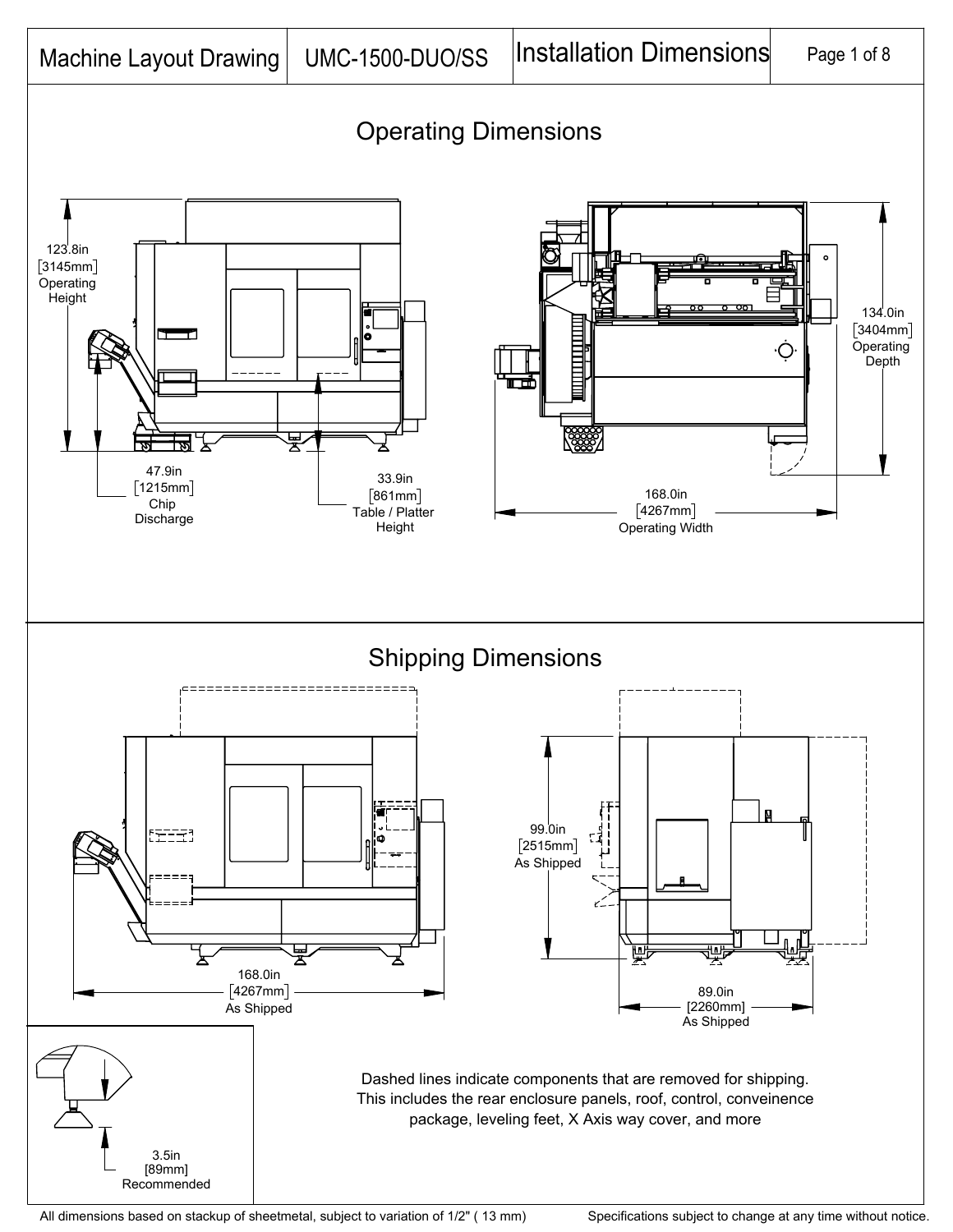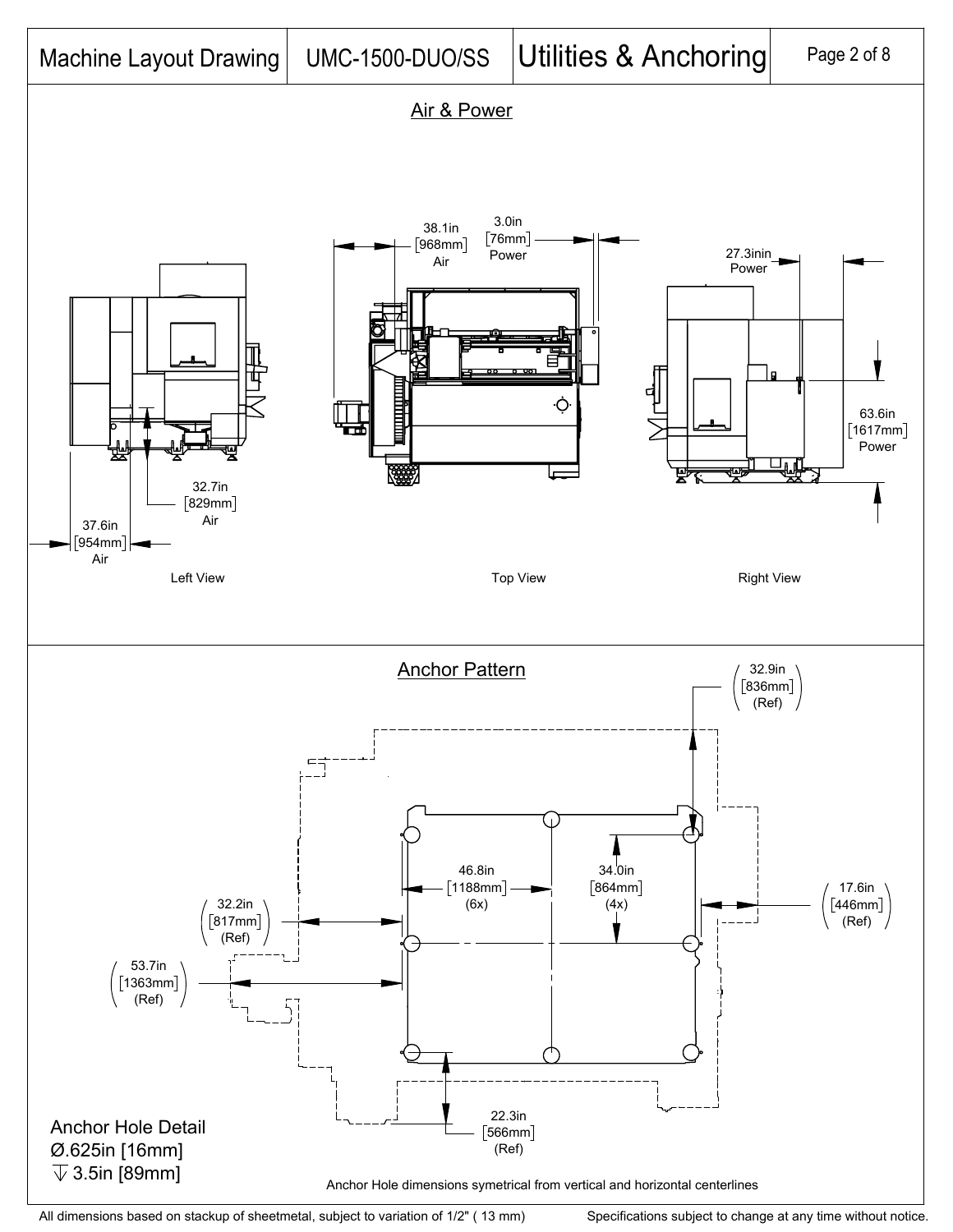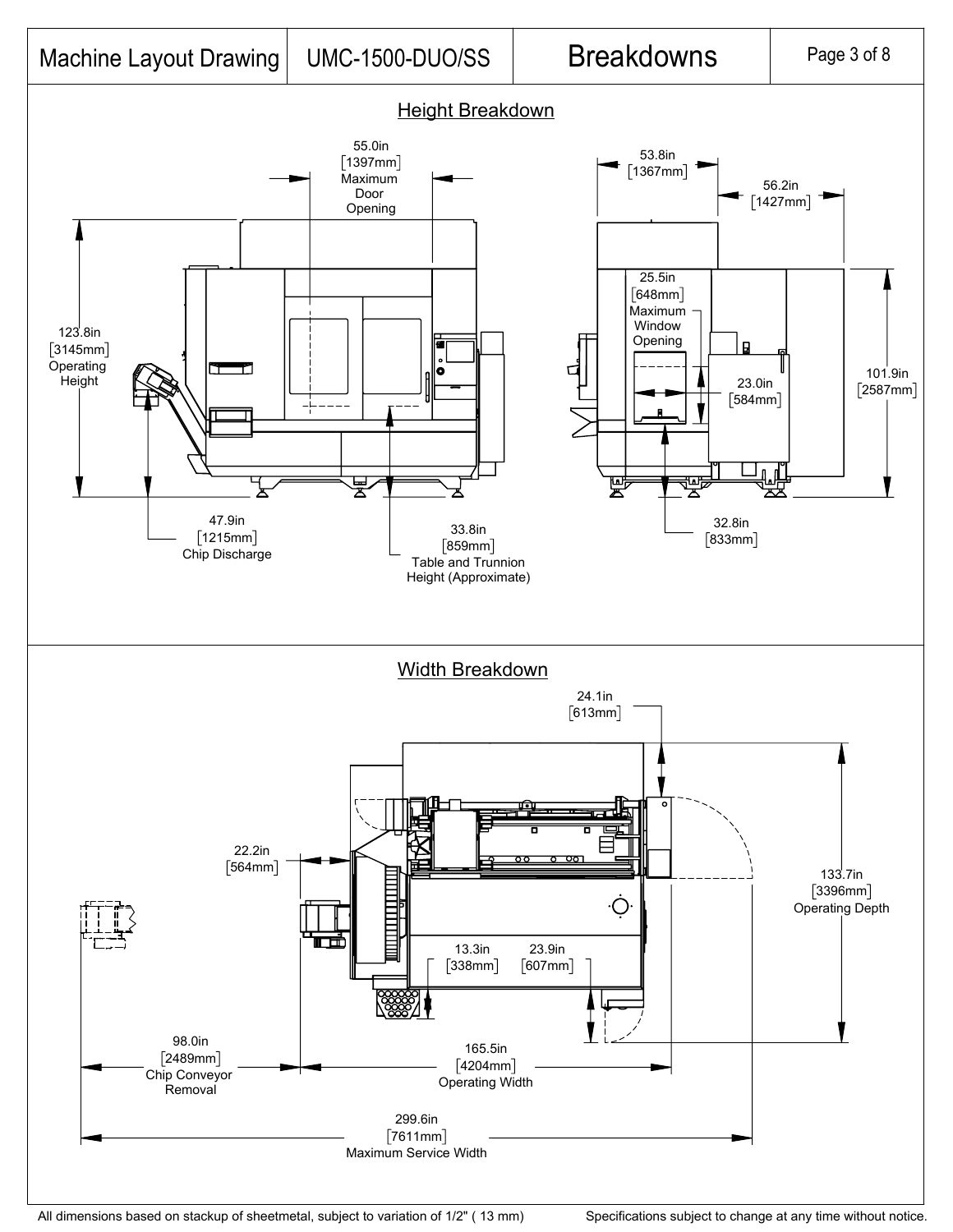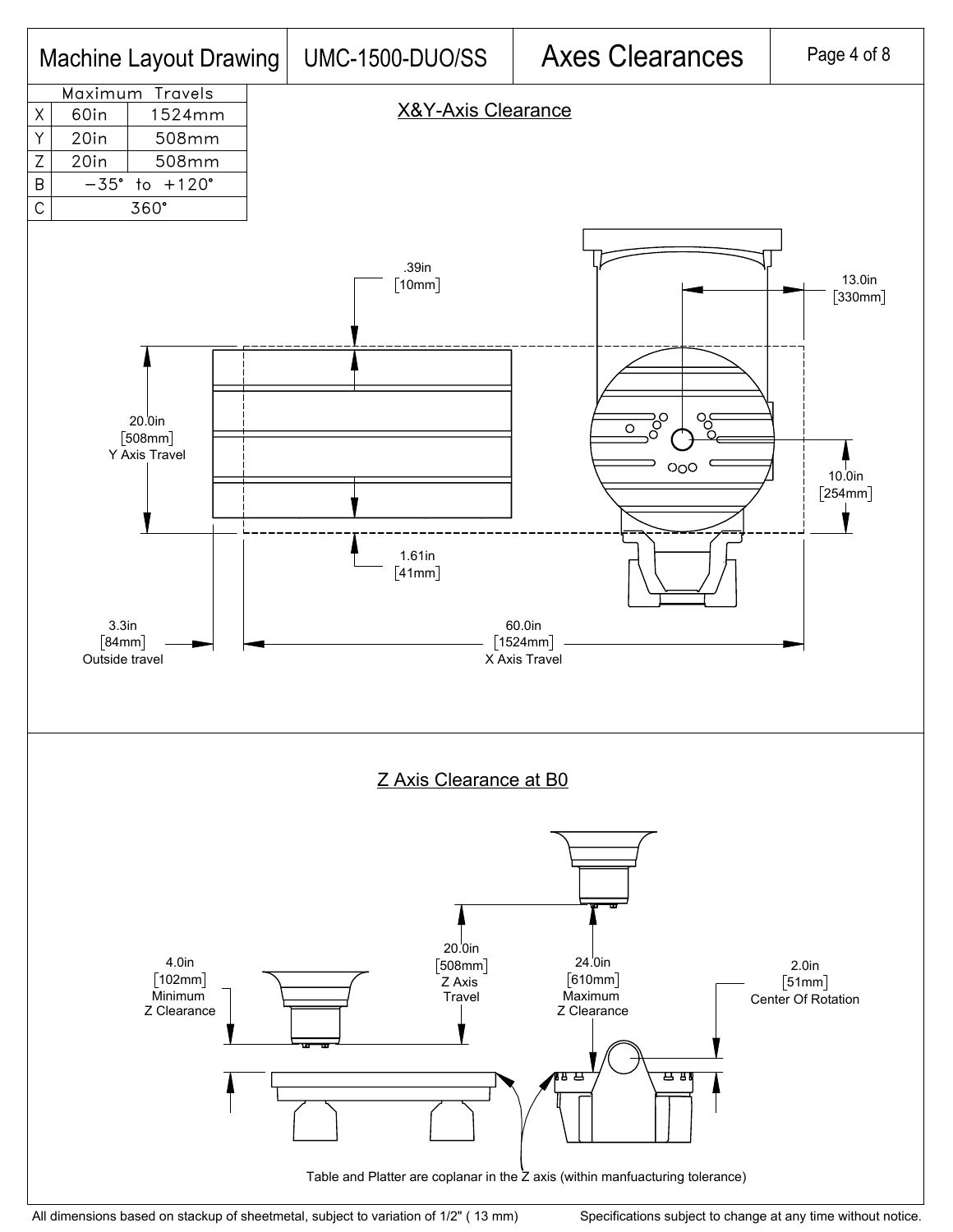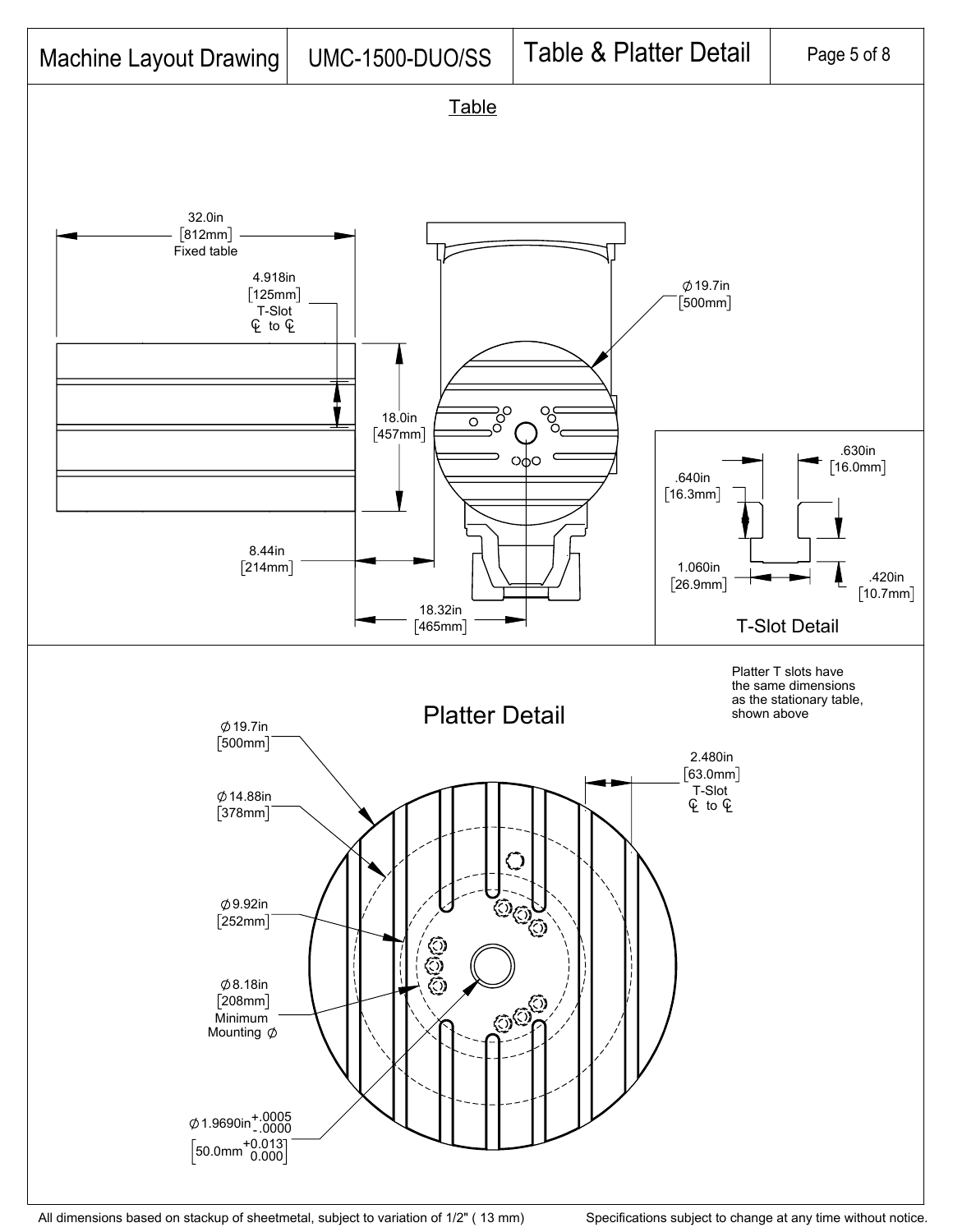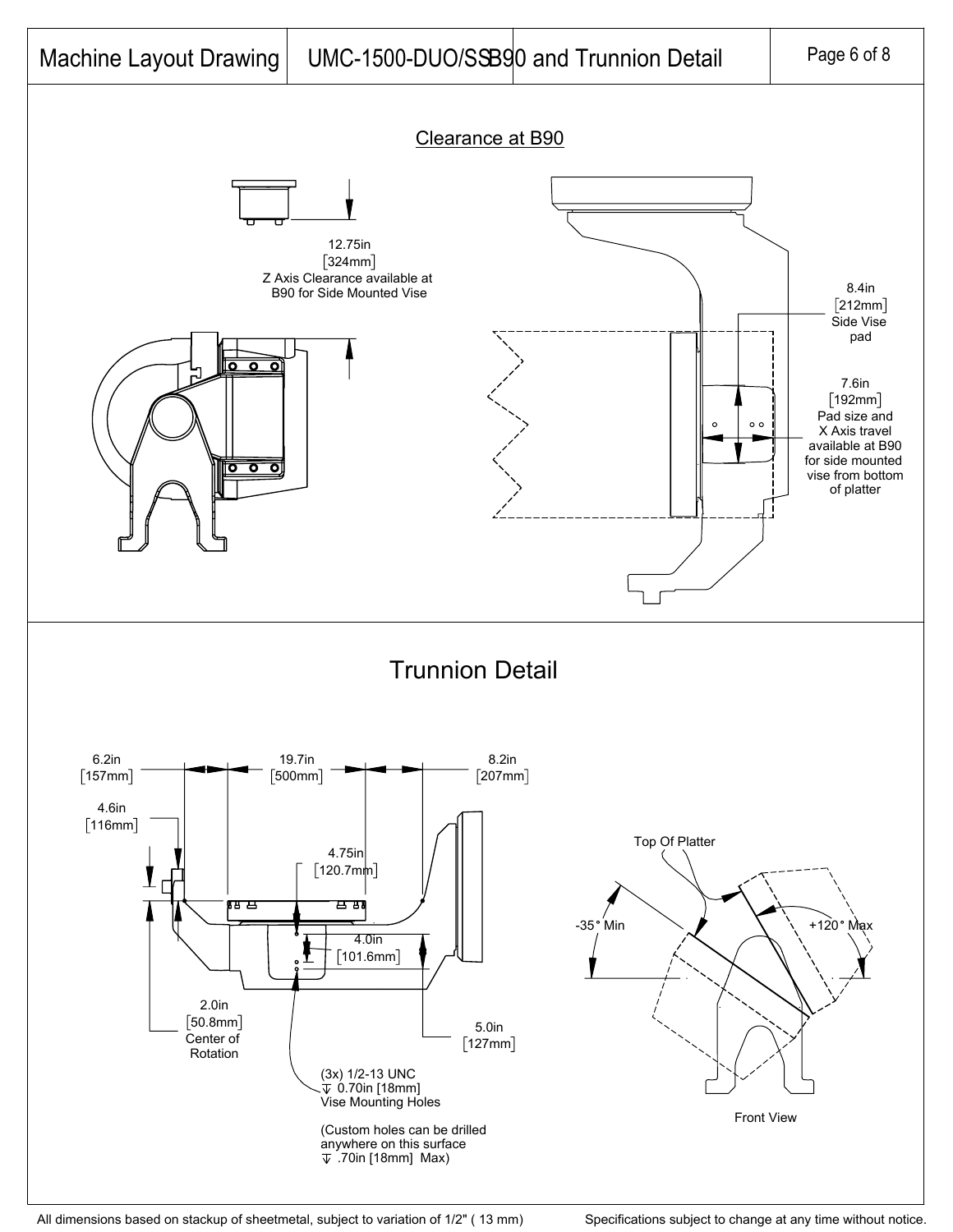## **Trunnion work envelope for 3+2, 4+1, and simultaneous 5 axis work**







## **Large Part Configuration**

If absolutely no 4th or 5th axis movement is required, a part may span the stationary table and the trunnion and utilize the entire 60in [1524mm] X axis travel with the following conditions -

1. There must be independent workholding on the Table and Platter such that the part may be removed and the trunnion can zero return at power up

2. Once a part is clamped between the table and platter, the programmer and operator must ensure absolutely no B or C axis movement is performed via Jogging, NC program or other means

## **Long Shaft configuration**

If desired, the trunnion can be commanded to B90°, then use the C axis to drive a long shaft supported by a custom tailstock mounted on the table. Once a part is fixtured, the programmer and operator must ensure absolutely no B axis movement is performed via Jogging, NC Program, or other means

The trunnion center of tilt is 2.0in [50.8mm] above the platter surface at B0. Therefore, at B90°, a custom tailstock with a 2.0 [50.8mm] center height must be used.

The maximum swing diameter is Ø3.9in [99.06mm].

Note, Haas does not make a 2.0in [50.8mm] center height tailstock and needs to be sourced from a 3rd party vendor.